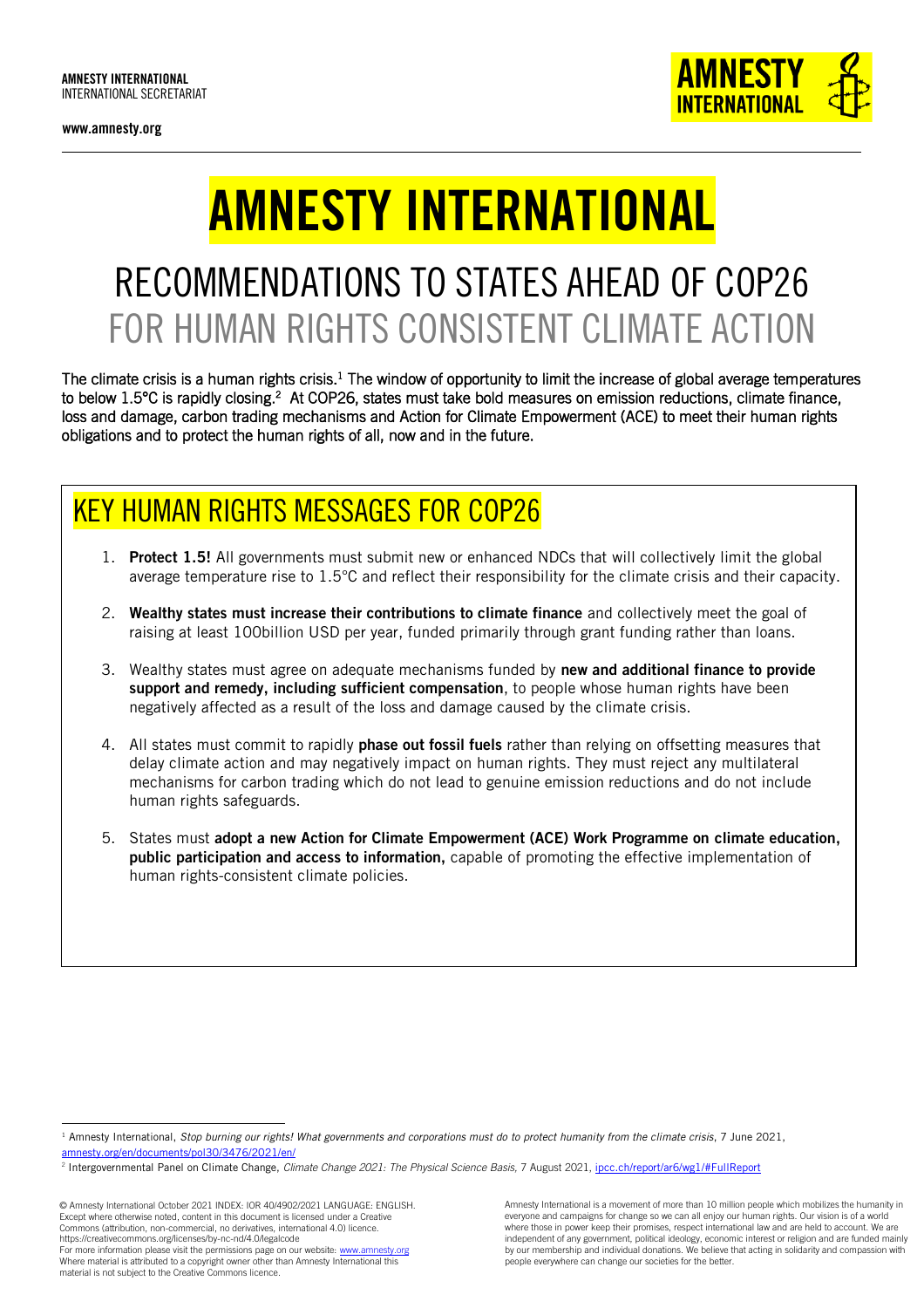#### DEEPLY INADEQUATE 2030 EMISSION REDUCTION TARGETS

The window to prevent this escalating human rights crisis is rapidly closing because the vast majority of states' emission reduction pledges are still far from being aligned to the 1.5°C imperative, despite all the urgent warnings issued by scientists and UN bodies, as well as the constant mobilization of youth, Indigenous Peoples and civil society organizations.

Wealthy industrialized countries<sup>3</sup> and other high-emitting countries are particularly failing their duties. As of 18 October, many have yet to submit a new NDC (such as China, India, Saudi Arabia, South Korea) or an enhanced 2030 target (e.g. Australia, Brazil, Japan, Mexico and Russia). Others, such as Canada, EU, UK, US, have submitted 2030 emission reduction targets than are higher than previous targets but these are still not aligned with their level of responsibility and capacity, or compatible with the imperative to keep the increase of global average temperature as low as possible and no higher than 1.5°C above pre-industrial levels.<sup>4</sup> None of them aim to reach zero emissions by 2030 or as soon as possible thereafter.

At COP26 states must not just acknowledge the huge gap between current pledges and the 1.5°C imperative but commit to adopting concrete, just and human rights-consistent<sup>5</sup> plans to rapidly fill it. While the Paris agreement sets an obligation for states to submit new and more ambitious NDCs at least every five years (Art 4.9), it also allows for states to communicate an enhanced NDC at any time (Art 4.11). States, especially wealthier countries and other high-emitting countries must do this urgently.

#### RECOMMENDATIONS

At COP26, Amnesty International calls on all states parties to:

- Adopt a global commitment to reduce global emissions by at least 45% from 2010 levels by 2030, and to reach zero before or by 2050, in line with the IPCC scientific evidence on the minimum reduction required to limit the global temperature rise from pre-industrial levels to 1.5°C.
- Acknowledge the significant mitigation gap between the current 2030 pledges and what is needed to keep temperatures below 1.5°C and adopt concrete plans to rapidly fill it. This should include a request for all states with NDCs that are not aligned to 1.5°C to submit new and aligned emissions reductions plans for the period to 2030 well in advance of the next Paris Ambition ratchet cycle in 2025 to align with a 1.5°C trajectory.
- Commit to ensure a just and human rights-consistent transition and respecting the rights to information and public participation in the implementation process.

All states which have yet to submit enhanced NDCs and all those with NDCs and long-term strategies not aligned to 1.5°C, and particularly wealthy industrialized states and other high-emitting countries, must:

 Submit ambitious new and human-rights consistent NDCs and long-term emission reduction strategies, ensuring these plans are aligned with the imperative to keep the increase of global average temperature as low as possible and no higher than 1.5°C above pre-industrial levels, reflecting each state's utmost ability to reduce emissions in the shortest timeframe possible.

<sup>4</sup> See Climate Action Tracker, *Global Update: Climate target updates slow as science demands action*, 15 September 2021, [climateactiontracker.org/publications/global-update-september-2021/](https://oneamnesty-my.sharepoint.com/personal/ann_harrison_amnesty_org/Documents/Advocacy%20strategy/Climate%20Crisis/COP26/climateactiontracker.org/publications/global-update-september-2021/) The UK NDC is rated as "almost sufficient" because, although the 2030

RECOMMENDATIONS TO STATES AHEAD OF COP26 ON HUMAN RIGHTS CONSISTENT CLIMATE ACTION

-

 $3$  For the purpose of this document, Amnesty international refers to countries that are considered as 'developed countries' in Annex 1 of the UNFCCC as wealthy industrialized countries.

domestic target is compatible with the 1.5°C imperative, it still lacks sufficient implementing policies and includes an inadequate climate finance target.

<sup>5</sup> Elements of a human rights consistent emission reduction plan are outlined in Amnesty International, *Raising ambition in human-rights consistent climate pledges*, May 2021[, amnesty.org/en/documents/ior40/4055/2021/en/](https://www.amnesty.org/en/documents/ior40/4055/2021/en/)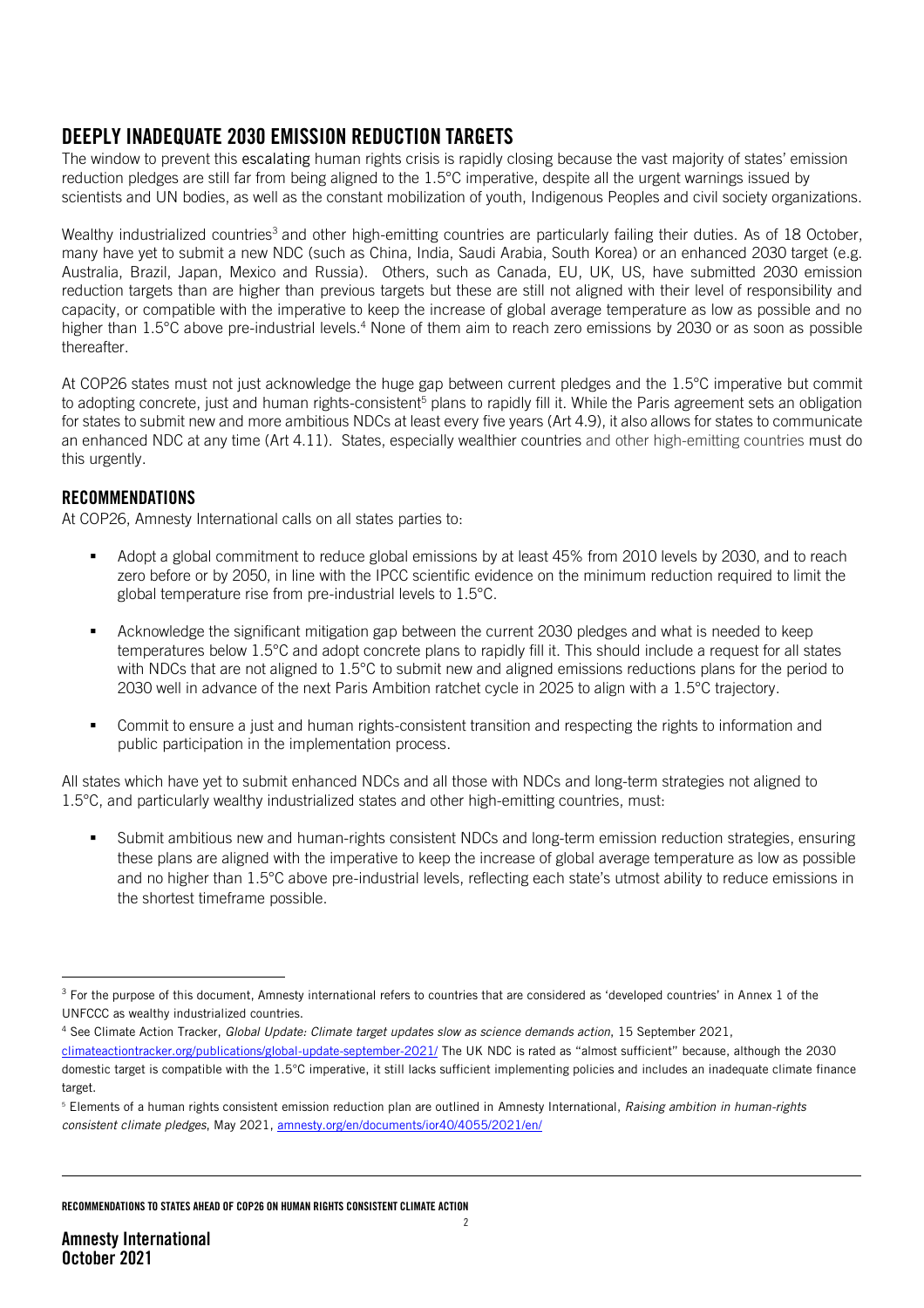- o Wealthy industrialized states should adopt the most ambitious emission reduction targets that would enable them to reduce greenhouse gas (GHG) emissions by 50% well before 2030 and reach zero carbon emissions by 2030 or as soon as feasible after then.
- $\circ$  Developing countries with greater capacity must set emission reduction targets that would enable them to reduce GHG emissions by at least 45% from 2010 levels by 2030 or as soon as possible after that, and to reach zero by 2050, as the IPCC stated that these emission reduction targets at global level are needed to limit global warming to 1.5°C.
- o Other developing countries should aim to reduce their emissions by levels consistent with the 1.5°C target as soon as possible in line with their own respective capacity and all available international financial support provided for climate action.
- Commit to both fully implementing their current emission reduction targets and plans already adopted and to go significantly beyond these in ambition, while ensuring a just and human rights-consistent transition and respecting the rights to information and public participation of all in the implementation process.

#### INADEQUATE CLIMATE FINANCE

Despite some recent additional pledges, the commitment by wealthier countries to deliver 100 billion USD climate finance annually from 2020 till 2025 to developing countries has not been met and is still off track. <sup>7</sup> However, even this amount has been recognized as being wholly inadequate, compounded by the fact that it is currently being delivered ineffectively. with only a third of finance actually reaching developing countries, once loan repayments, interest, and finance not targeting climate action are subtracted.<sup>8</sup> The prevalence of loans as a form of climate finance has the consequence of increasing developing countries' unsustainable debt burdens, thereby reducing the resources available to fulfil human rights in the country.

#### RECOMMENDATIONS

Ahead of COP26, Amnesty International calls on wealthy countries to:

- Commit to significantly increase funding to provide sufficient support to less wealthy states to enable them to implement adequate and human rights-compliant climate action and just transition measures. States should ensure that their new climate pledges are additional to existing commitments and funding for overseas development assistance.
- Adopt a delivery plan with clear and measurable steps to meet their commitment to jointly mobilize at least USD\$100 billion per year till 2025, including compensating for those sums which have yet to be delivered.
- Adopt a clear commitment at COP26 to provide climate finance to low-income countries primarily in the form of grants, not loans, and to achieve a better balance between mitigation and adaptation funding.
- Adopt a higher annual target for climate finance from 2025 onwards that matches developing countries' actual needs for support.

#### LOSS AND DAMAGE

The climate crisis is already seriously harming the enjoyment of human rights for people around the world, and especially in low-income, small island, coastal or arid developing countries that are most exposed to the impacts of climate change and have the most limited resources to deal with them. Addressing loss and damage for climate impacts that cannot or will not be prevented by mitigation or adaptation measures is a human rights and climate justice priority as it "aims to rectify global injustice and human suffering to the degree possible"<sup>9</sup> and states should recognize it as such.

<sup>-</sup><sup>6</sup> Amnesty International considers countries classified by the World Bank as "upper middle income" and which are also part of the G20 as "developing countries with greater capacity". These are China, South Africa, Argentina, Brazil, Mexico, South Korea, Indonesia.

<sup>7</sup> Organization for Economic Co-operation and Development, *Climate finance for developing countries rose to USD 79.6 billion in 2019 – OECD*, 17 September 2021, [oecd.org/newsroom/statement-from-oecd-secretary-general-mathias-cormann-on-climate-finance-in-2019.htm](https://www.oecd.org/newsroom/statement-from-oecd-secretary-general-mathias-cormann-on-climate-finance-in-2019.htm)

<sup>8</sup> Oxfam, *Poorer nations expected to face up to \$75 billion six-year shortfall in climate finance*, 20 September 2021, [oxfam.org/en/press-releases/poorer](https://www.oxfam.org/en/press-releases/poorer-nations-expected-face-75-billion-six-year-shortfall-climate-finance-oxfam)[nations-expected-face-75-billion-six-year-shortfall-climate-finance-oxfam](https://www.oxfam.org/en/press-releases/poorer-nations-expected-face-75-billion-six-year-shortfall-climate-finance-oxfam)

<sup>9</sup> Report of the UN Independent Expert on human rights and international solidarity, 1 April 2020, UN Doc. A/HRC/44/44, para. 48.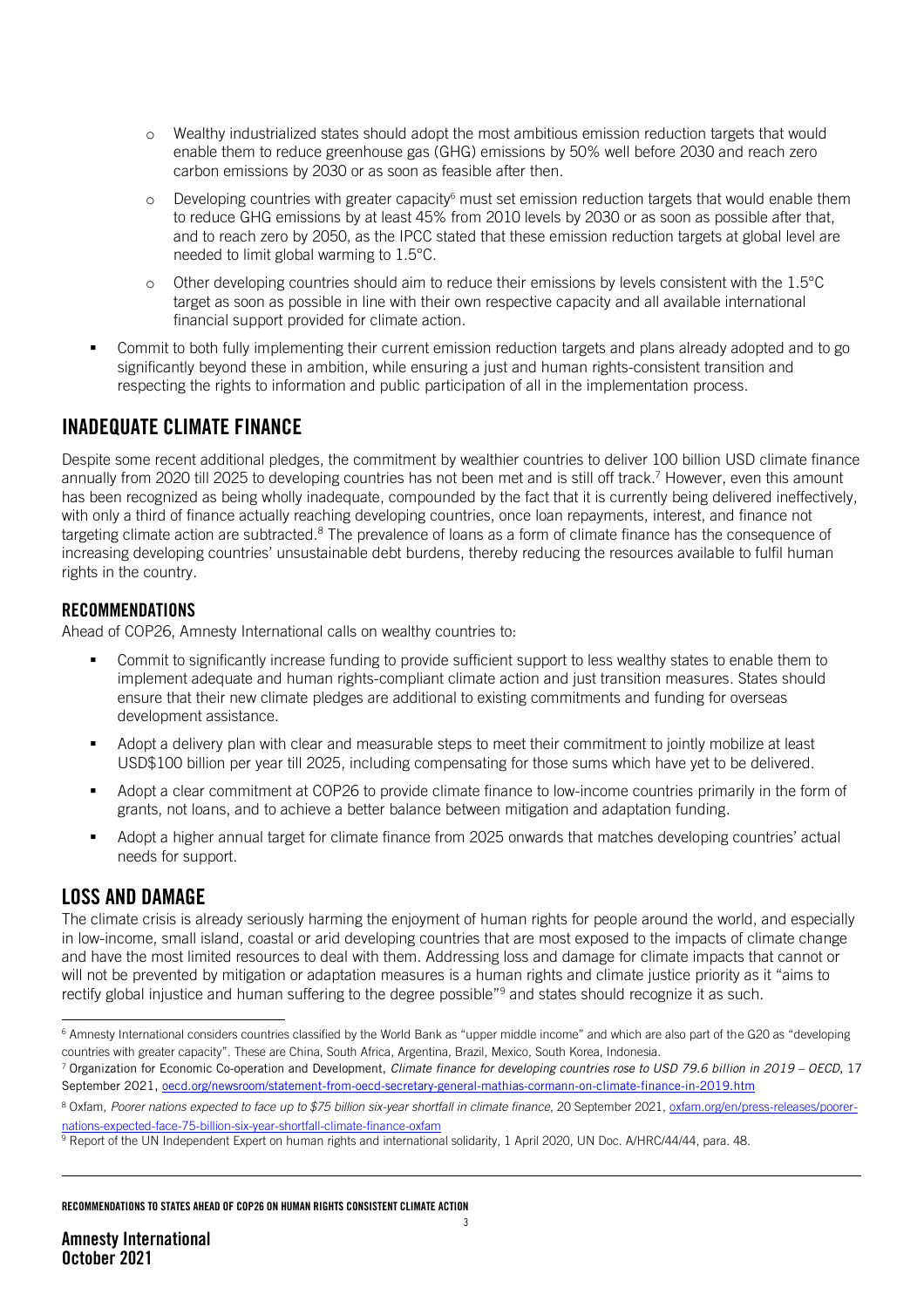While Loss and Damage is a core part of the Paris Agreement (Art. 8), there is no mechanism as yet to fund responses when developing countries experience loss and damage, nor is it a permanent agenda item for COP meetings. The Santiago Network on Loss and Damage a technical advisory body under the UNFCCC that was established at COP25 to provide scientific and technical advice to countries being affected by loss and damage, is yet to be operationalized.

#### RECOMMENDATIONS

At COP26, Amnesty International calls on all UNFCCC states parties to:

- Agree on adequate mechanisms funded by new and additional finances, separate from those committed for climate change mitigation and adaptation and beyond insurance, to provide timely means, support and remedy, including compensation, to people and communities, including Indigenous Peoples, whose human rights have been negatively affected as the result of loss and damage caused by the climate crisis in climate-vulnerable developing countries.
- Require any new financing facilities to ensure meaningful participation of the most affected groups, including women, Indigenous Peoples, children and other marginalized groups, particularly those facing multiple and intersecting forms of discrimination, in policy design and decision-making phases.
- **Ensure the Santiago Network on Loss and Damage established at COP25 is fully operationalized and** strengthened, including through new and additional funding to existing funding commitments, adequate financial and governance arrangements, and able to provide technical assistance to countries with less resources in a timely manner to avert, minimize and address the loss and damage of climate-related impacts in the most climate vulnerable developing countries and communities.
- Establish a permanent loss and damage agenda item for UNFCCC's Subsidiary Bodies to ensure that it is considered at each session.

#### CARBON TRADING MECHANISMS (ARTICLE 6)

States must prioritise reducing absolute emissions by urgently phasing out fossil fuels and shifting to renewable energy produced in a manner consistent with human rights. The climate crisis has reached an intensity and urgency of such proportion that states should not rely on offsetting emissions from the continued burning of fossil fuels through carbon markets and unproven carbon removal technologies, or through changes in land use that may carry grave human rights implications, such as reducing land available for growing food.

In the context of the negotiations on the implementation rules for Article 6 of the Paris Agreement, it is vital that the rules for cooperative emission reduction approaches enable the drive for greater overall ambition in emissions reductions whilst guaranteeing the human rights of all those affected including Indigenous Peoples and local communities.

#### RECOMMENDATIONS

At COP26, Amnesty International calls on all UNFCCC state parties to reject any multilateral mechanisms for carbon trading which do not lead to genuine emission reductions and do not include human rights safeguards. In particular, states must:

- Ensure that the rules developed for the implementation of Article 6 of the Paris Agreement allow for rapid, genuine emission cuts and recognize their obligations to respect, protect and fulfil human rights when engaging in carbon markets and other co-operative approaches.
- Include in the rules for the implementation of bilateral cooperative approaches under Art 6.2 the requirement for parties to ensure their participation in these approaches is consistent with human rights, including the rights of Indigenous Peoples.
- Ensure that the rules for the implementation of the Sustainable Development Mechanism under Art 6.4 include sufficient human rights safeguards. Such safeguards must include:
	- Provisions obliging parties to carry out human rights impact assessments before adopting a project, policy or programme under Article 6.4.
	- o Access to information for and adequate public participation of affected individuals and communities, in particular minority communities.

#### RECOMMENDATIONS TO STATES AHEAD OF COP26 ON HUMAN RIGHTS CONSISTENT CLIMATE ACTION